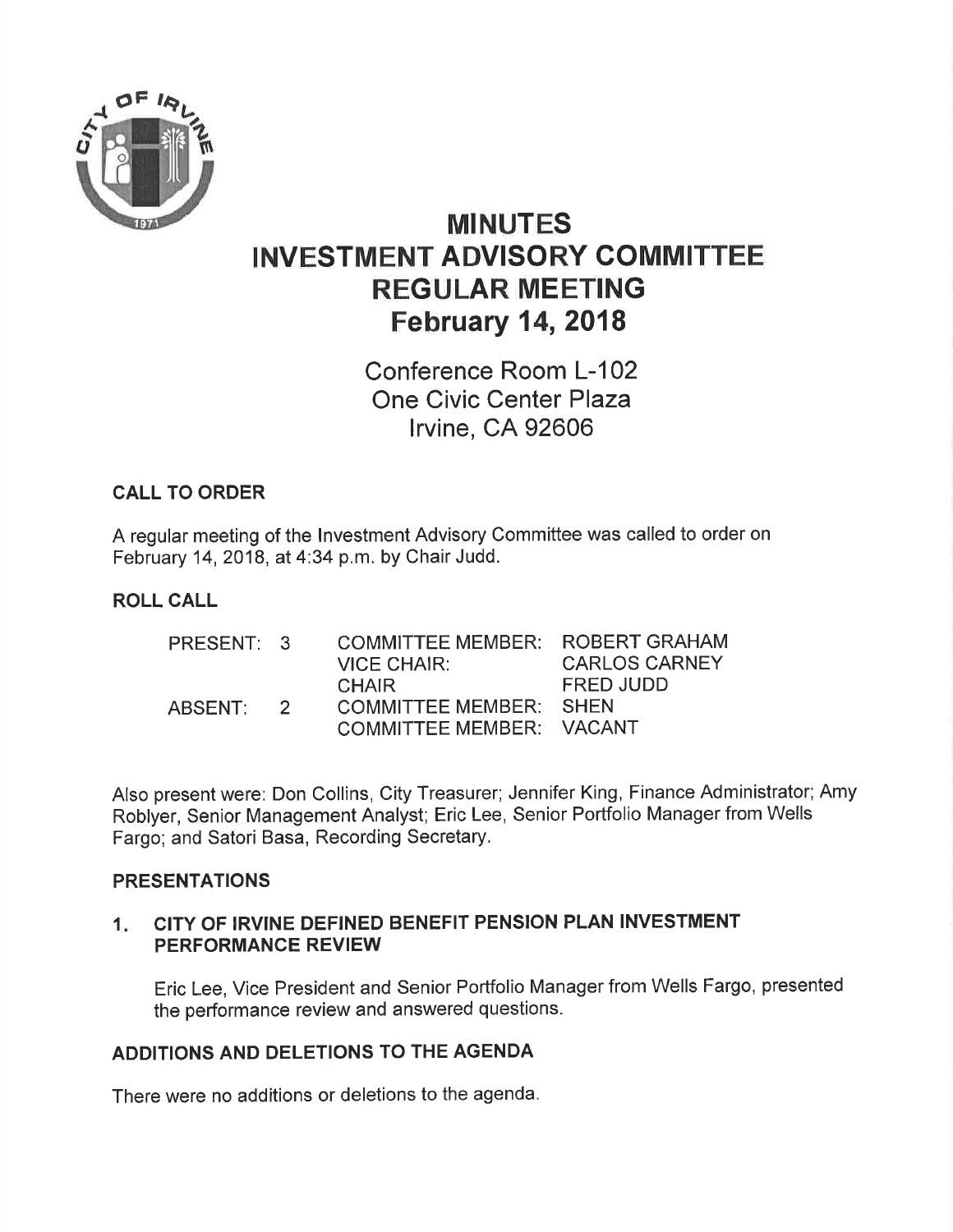#### PUBLIC COMMENTS

There were no public comments.

### REORGANIZATION OF THE INVESTMENT ADVISORY COMMITTEE

Jennifer King, Finance Administrator, declared the nominations open for Chairperson and called for nominations. Chair Judd nominated Committee Member Carney as Chairperson of the lnvestment Advisory Committee'

# ACTION: By roll call vote, it was unanimously carried to elect Gommittee Member Garney as the Chair of the lnvestment Advisory Gommittee.

Newly elected Chair Carney declared the nominations open for Vice Chairperson and called for nominations. Chair Carney nominated Committee Member Judd as Vice Chair of the lnvestment Advisory Committee.

### AGTION: By roll call vote, it was unanimously carried to elect Committee Member Judd as Vice Chair of the lnvestment Advisory Gommittee.

#### COMMITTEE BUSINESS

#### 1. MINUTES

#### ACTION:

Approved the minutes of the lnvestment Advisory Committee meeting held on November 8,2017.

#### TREASURER'S REPORT FOR QUARTER ENDED DECEMBER 31, 2017  $2.$

Don Collins, City Treasurer, presented the staff report and answered questions. Dennis Yacobozzi, lnvestment Manager from United American Capital Corporation (UACC), and Kevin Klingel, Senior Vice President and Portfolio Manager from UACC, were present via conference call and provided a market commentary. Jennifer King, Finance Administrator, also answered questions,

# ACTION: Moved by Vice Chair Judd, seconded by Gommittee Member Graham, and unanimously carried by those members present to:

Recommend that the City Council receive and file the Treasurer's Report for the quarter ended December 31,2017.